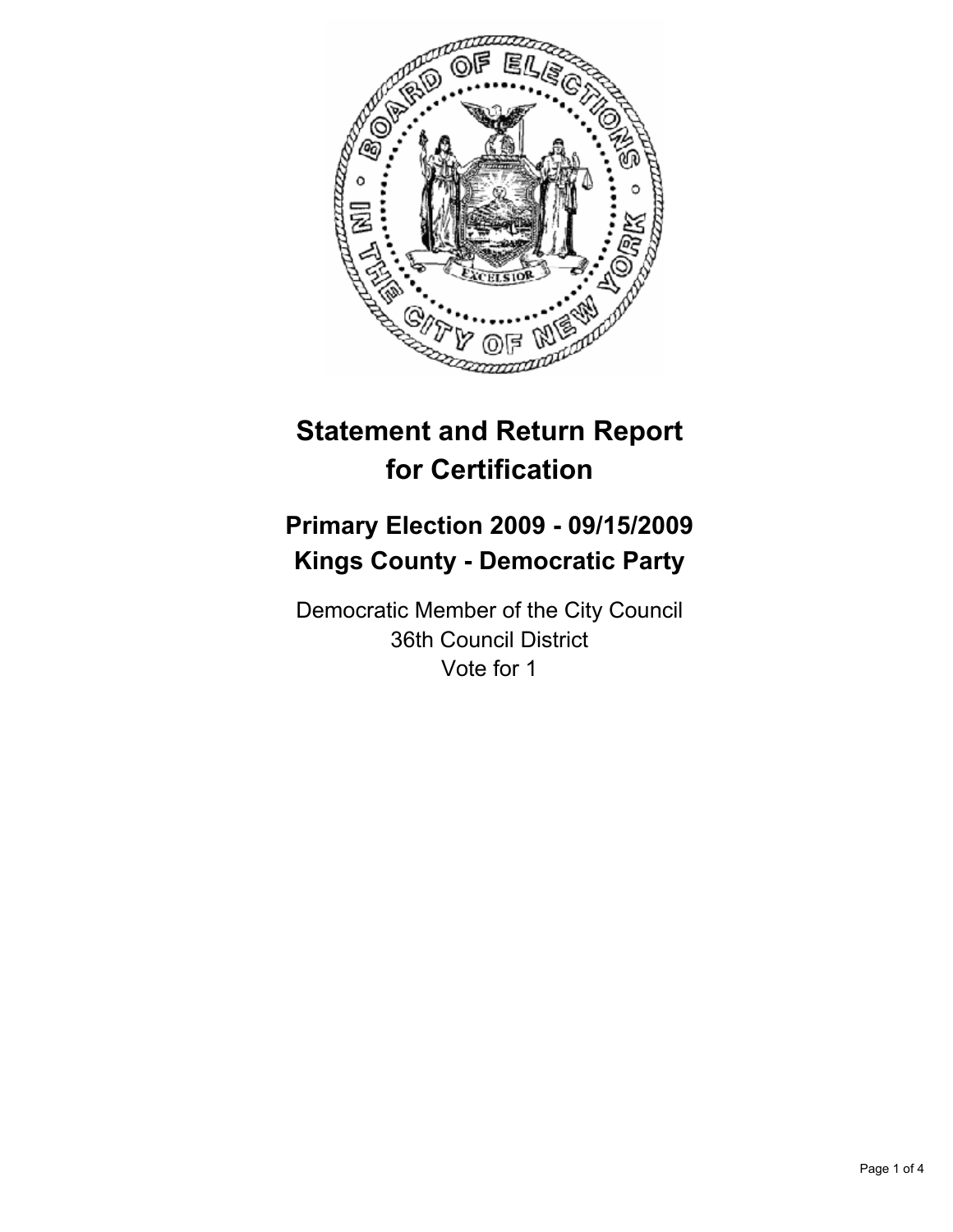

#### **Assembly District 43**

| <b>EMERGENCY</b>             | 1     |
|------------------------------|-------|
| ABSENTEE/MILITARY            | 46    |
| <b>AFFIDAVIT</b>             | 14    |
| <b>WILLIAM CARRINGTON</b>    | 40    |
| ROBERT E CORNEGY             | 63    |
| <b>MARK WINSTON GRIFFITH</b> | 277   |
| <b>DAVID GRINAGE</b>         | 83    |
| SAQUAN JONES                 | 176   |
| ADRIAN M STRAKER             | 66    |
| <b>ALBERT VANN</b>           | 255   |
| <b>TREMAINE WRIGHT</b>       | 77    |
| ADRIAN STINKER (WRITE-IN)    | 1     |
| <b>Total Votes</b>           | 1,038 |

### **Assembly District 53**

| <b>EMERGENCY</b>             | 0   |
|------------------------------|-----|
| ABSENTEE/MILITARY            | 3   |
| <b>AFFIDAVIT</b>             | 3   |
| <b>WILLIAM CARRINGTON</b>    | 11  |
| ROBERT E CORNEGY             | 12  |
| <b>MARK WINSTON GRIFFITH</b> | 20  |
| <b>DAVID GRINAGE</b>         | 18  |
| SAQUAN JONES                 | 18  |
| ADRIAN M STRAKER             | 16  |
| <b>ALBERT VANN</b>           | 26  |
| <b>TREMAINE WRIGHT</b>       | 13  |
| <b>Total Votes</b>           | 134 |

### **Assembly District 54**

| <b>EMERGENCY</b>             | 4     |
|------------------------------|-------|
| ABSENTEE/MILITARY            | 21    |
| <b>AFFIDAVIT</b>             | 16    |
| <b>WILLIAM CARRINGTON</b>    | 61    |
| ROBERT E CORNEGY             | 96    |
| <b>MARK WINSTON GRIFFITH</b> | 187   |
| <b>DAVID GRINAGE</b>         | 85    |
| SAQUAN JONES                 | 137   |
| ADRIAN M STRAKER             | 113   |
| <b>ALBERT VANN</b>           | 318   |
| <b>TREMAINE WRIGHT</b>       | 77    |
| <b>Total Votes</b>           | 1.074 |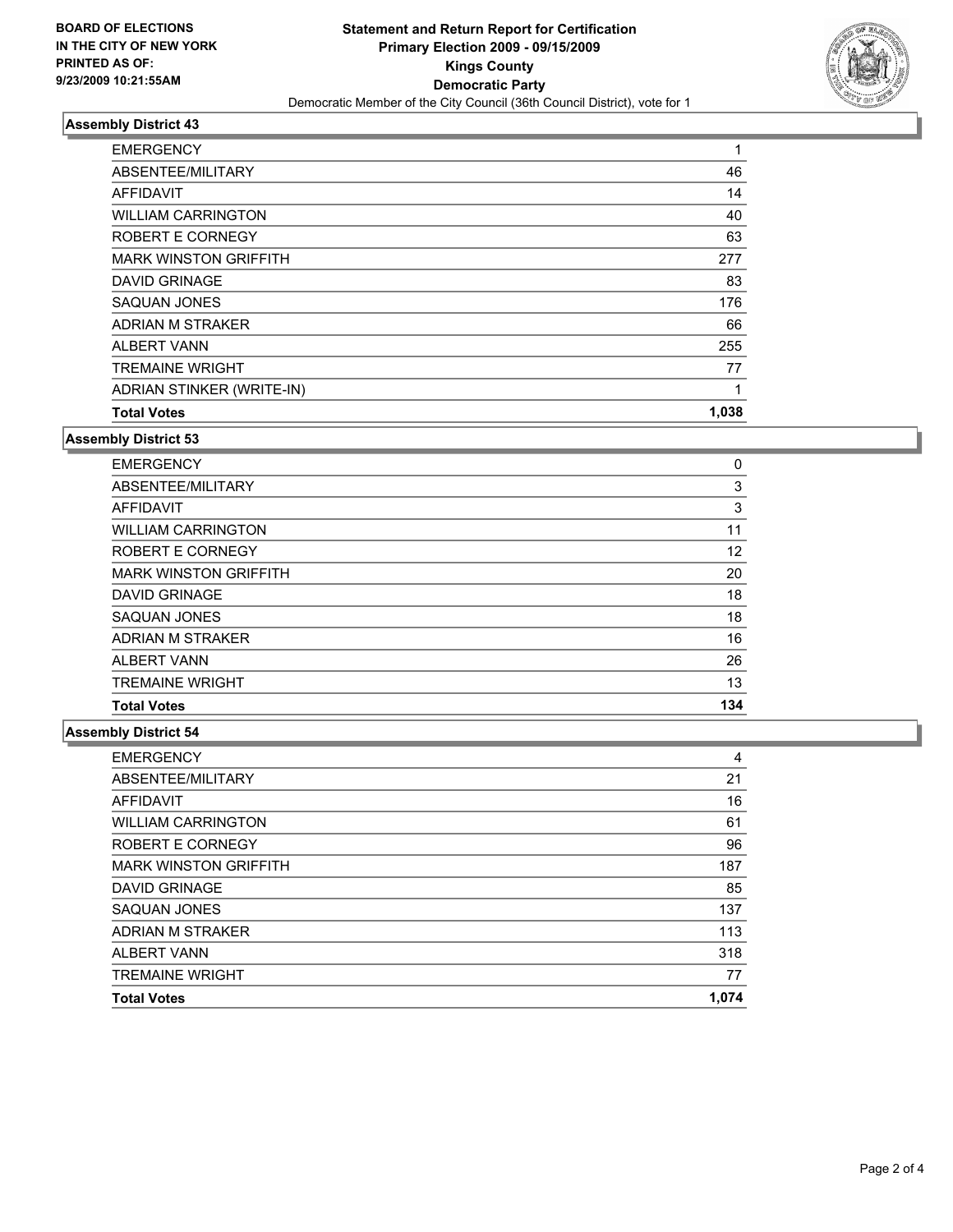

## **Assembly District 56**

| <b>EMERGENCY</b>                 | 36    |
|----------------------------------|-------|
| ABSENTEE/MILITARY                | 118   |
| <b>AFFIDAVIT</b>                 | 67    |
| <b>WILLIAM CARRINGTON</b>        | 324   |
| ROBERT E CORNEGY                 | 432   |
| <b>MARK WINSTON GRIFFITH</b>     | 1,349 |
| <b>DAVID GRINAGE</b>             | 532   |
| SAQUAN JONES                     | 416   |
| ADRIAN M STRAKER                 | 307   |
| <b>ALBERT VANN</b>               | 1,793 |
| <b>TREMAINE WRIGHT</b>           | 587   |
| <b>VOTE CONCENSUS (WRITE-IN)</b> | 1     |
| <b>Total Votes</b>               | 5,741 |

#### **Assembly District 57**

| <b>EMERGENCY</b>             | 3     |
|------------------------------|-------|
| ABSENTEE/MILITARY            | 21    |
| AFFIDAVIT                    | 22    |
| <b>WILLIAM CARRINGTON</b>    | 40    |
| ROBERT E CORNEGY             | 55    |
| <b>MARK WINSTON GRIFFITH</b> | 278   |
| <b>DAVID GRINAGE</b>         | 102   |
| SAQUAN JONES                 | 134   |
| ADRIAN M STRAKER             | 96    |
| <b>ALBERT VANN</b>           | 454   |
| <b>TREMAINE WRIGHT</b>       | 106   |
| <b>Total Votes</b>           | 1.265 |